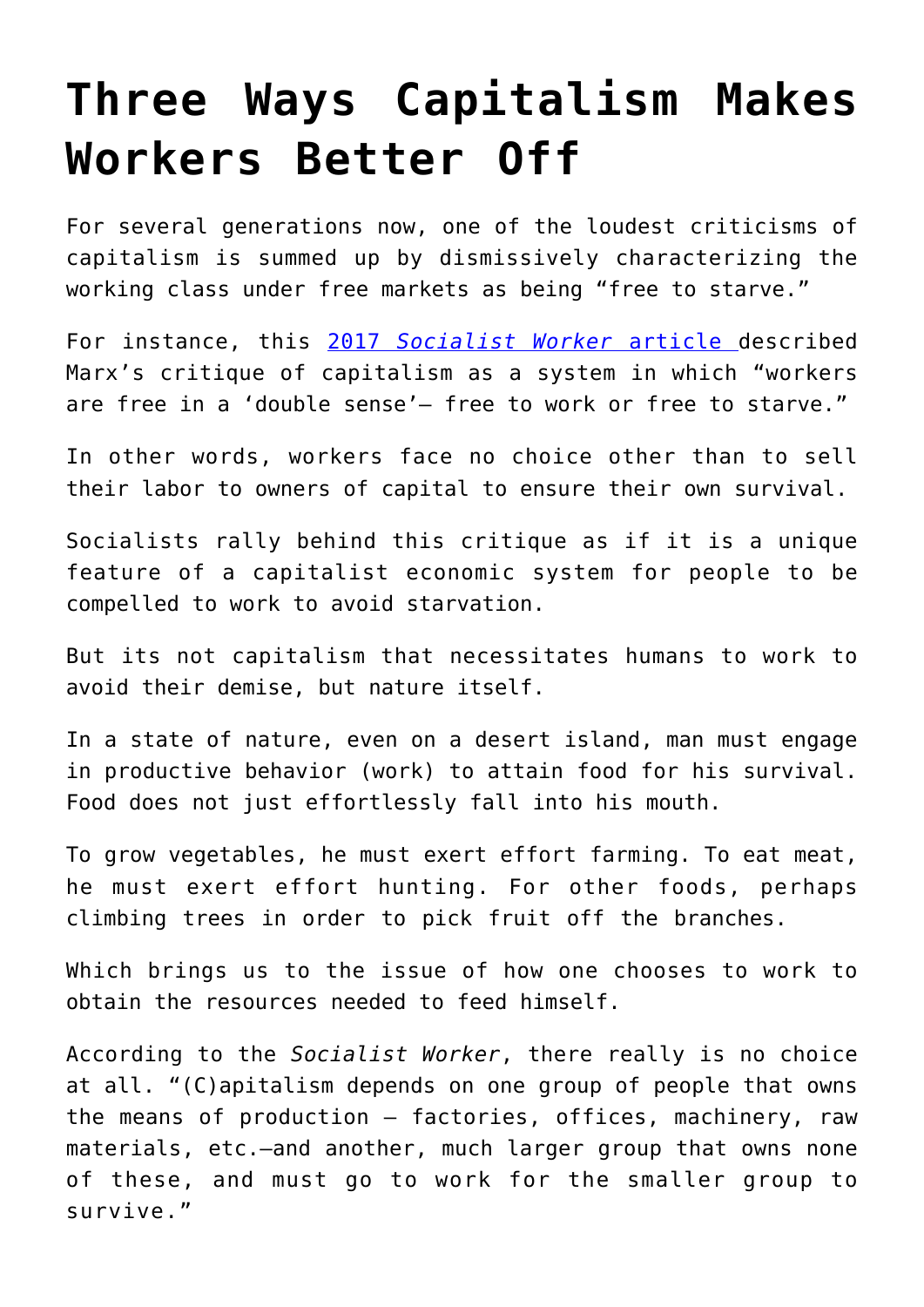Moreover, socialists will insist that the owners of the means of production create no value and use their power over workers to exploit them for profit.

This is a false dilemma, however, because the "group" that owns the means of production isn't set in stone. Individuals are free to acquire capital goods to produce products that generate income for them.

The real question, then, becomes: why do so many choose to work for wages for capitalist owners of the means of production? What purposes do capitalists really serve?

Let's start with the example of "Smith." Smith has no job and owns no means of production. To feed himself and his family, he only has his bare hands to use to produce goods to survive. Obviously, Smith's productivity will be close to zero. At best, he may be able to grow a few vegetables and catch a few small animals to feed his family. Or he makes small crafts with his hands using resources he finds in nature in order to sell for revenue. If the Smith family survives, a bare subsistence level will be all they can hope for.

To be more productive, and guarantee his and his family's survival, obviously Smith needs access to capital goods in order to increase his productivity.

Now Smith faces a choice: acquire capital goods to use himself to produce goods for sale, or go to work for a capitalist who provides means of production with which Smith can combine his labor with in exchange for wages.

There are three main benefits the capitalist provides that leads Smith, and most people, to find it more beneficial to work for a capitalist.

1. The capital goods provided by the capitalist make the worker far more productive than the worker would have been on his own. Most individuals have limited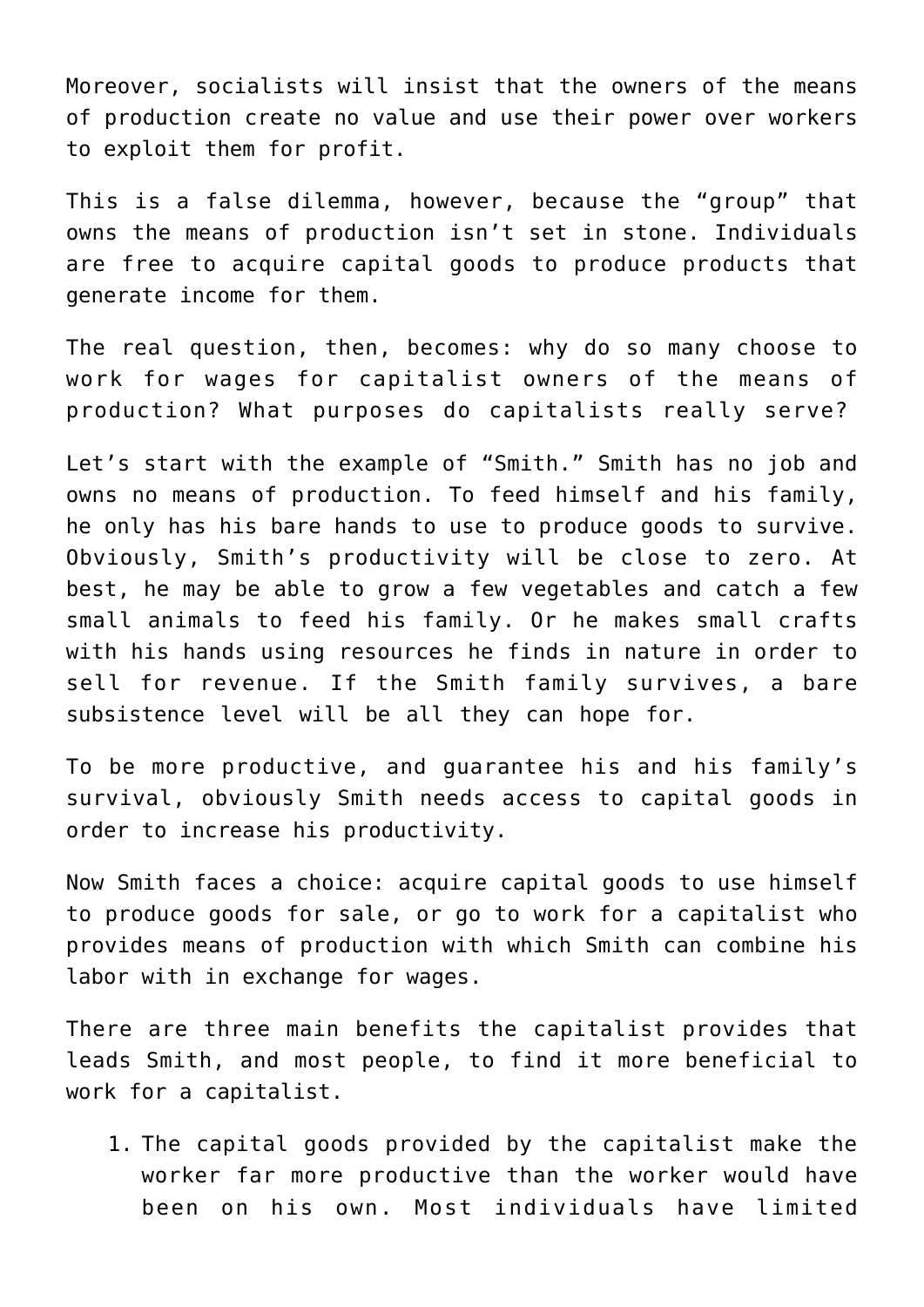resources, and would be able to obtain relatively fewer, or otherwise less productive, capital goods than the capitalist can provide. Higher productivity will translate into higher wages for the worker compared to the revenue he could have generated producing and selling goods on his own.

- 2. Working in a company for a capitalist enables the worker to earn a living immediately. Instead of having to wait for the completion of the production process and the sale of the finished goods to obtain his revenue, going to work for a capitalist enables the worker to collect income right away. The workers' wages are a de facto advance on the revenue the finished goods bring in; an advance not afforded the individual producing with capital goods himself.
- 3. The capitalist bears the risk of potential losses. Appetite for risk is in limited supply. Most people are not willing to risk losing their own funds (or borrowed funds that they will have to repay) in the event their produced goods are not valued by consumers at a price higher than the production costs.

In short, the wage-paying system allows workers to earn more income than he would individually, get paid well in advance of the finished goods being sold, and export risk of investment loss onto the capitalist.

Not only is the "free to starve" critique misplaced because the requirement of work to sustain one's life is the fault of nature, not capitalism, but the capitalist provides valuable services that make workers better off than they would be otherwise.

*This [article](https://mises.org/wire/three-ways-capitalists-make-workers-better) was republished with permission from the Mises Institute.*

—